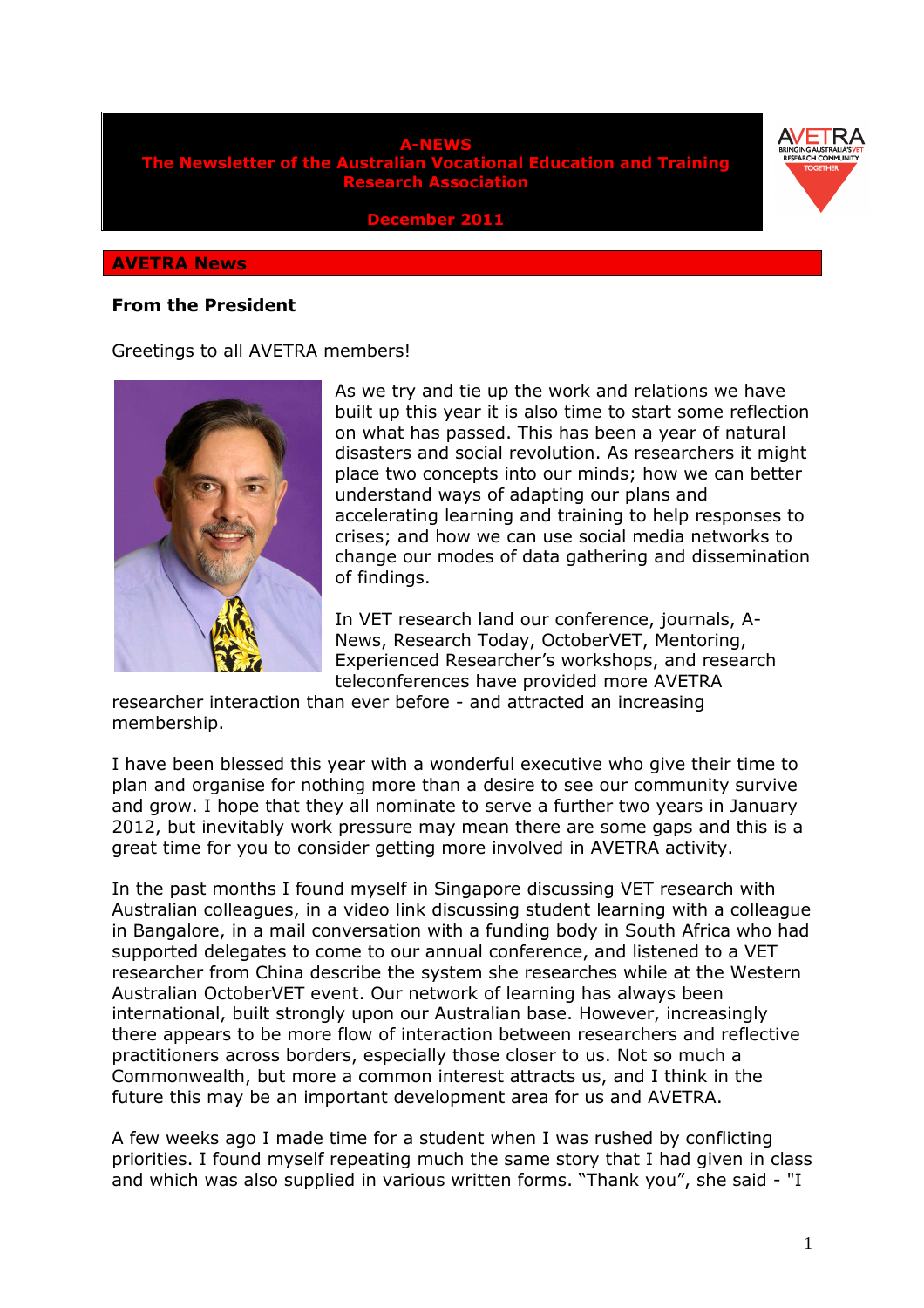just really needed to hear you say it to me - I've realised that is the way I learn, it's important to me". The more we organise ourselves to determine and then deliver the key messages, the more we focus on efficient mass delivery. Her response made me remember how important it is to listen to what is wanted and give some time to differentiating our delivery and dissemination. One look at the continued creep in tertiary education ratios tells us why we are all more pressured than before, and yet, while we get cleverer in orchestrating our teaching and researching, we must preserve time to walk the job, to listen and to try and send out our messages in different ways.

*Llandis Barratt-Pugh President of AVETRA, Edith Cowan University, December, 2011.* 

#### **AVETRA Member News**

#### **OctoberVET 2011 wrap-up**

2011 was another successful year for OctoberVET – the series of local events in which practitioners and researchers come together to explore VET issues. About 235 people attended nine OctoberVET events throughout October and November. The events addressed a range of current concerns in VET, including the VET workforce, VET learners and national and international developments.

Two new players appeared in the 2011 OctoberVET season, with Sunshine Coast TAFE in Queensland running an ambitious and well organised event, while another event was conducted in Tasmania for the first time ever.

The success of OctoberVET depends on the efforts of convenors and their teams who give up their time to raise the profile of VET and give VET practitioners and researchers valuable opportunities to meet, share views and learn more about the complex VET landscape.

Sincere thanks go to the following convenors for making OctoberVET 2011 possible:

**Tracey Singh** (Sunshine Coast TAFE) **Rod Mason** (Tasmanian Skills Institute) **Wendy De Luca** (Charles Sturt University) **Anita Wesney** (Canberra Institute of Technology) **Keiko Yasukawa** (University of Technology Sydney) **Priscilla Shorne** (West Coast Institute of Training) **Llandis Barratt-Pugh** (Edith Cowan University) **Alicia Boyle** (Charles Darwin University) **Erica Smith** (University of Ballarat) **Lauri Grace** (Deakin University)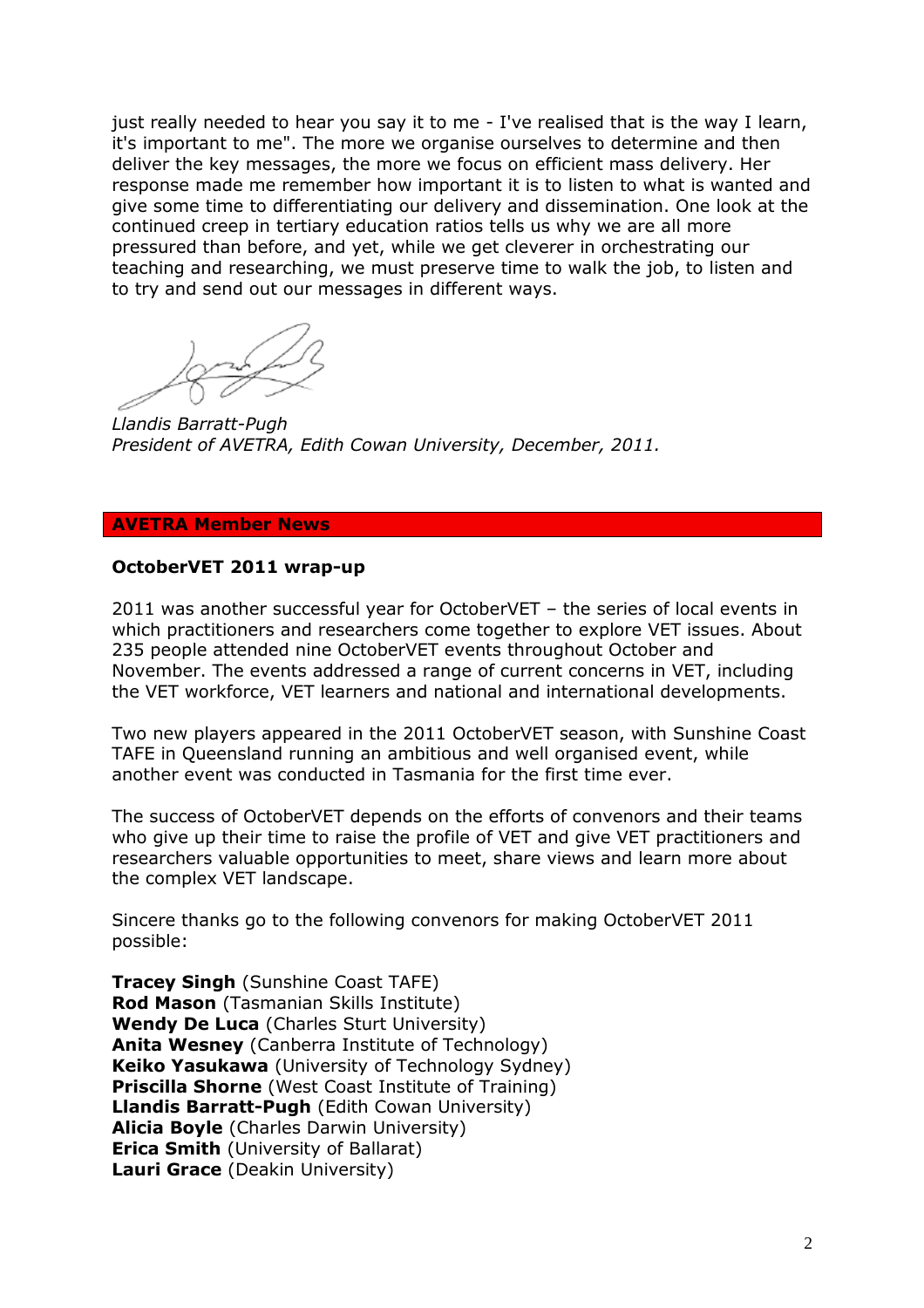The 2011 OctoberVET schedule, including themes and dates, was as follows:

| <b>Views On VET: New Realities, New Perspectives</b>                                                 | 4 October  |
|------------------------------------------------------------------------------------------------------|------------|
| <b>Sunshine Coast TAFE</b>                                                                           |            |
| Mooloolaba Campus, 34 Lady Musgrave Drive Mountain Creek                                             |            |
| How to use NCVER to inform policy and practice                                                       | 18 October |
| <b>Skills Institute</b>                                                                              |            |
| Drysdale Campus (South), 59 Collins Street Hobart                                                    |            |
| <b>Skills for Prosperity: The challenges ahead</b>                                                   | 19 October |
| <b>Charles Sturt University</b>                                                                      |            |
| Wine & Food Centre, Wagga Wagga Campus                                                               |            |
| Work - A Common Ground                                                                               | 26 October |
| Canberra Institute of Technology Sustainability Centre, K Block,                                     |            |
| Bruce Campus (Hayden Drive Bruce)                                                                    |            |
| Skills for whose prosperity? Critical agendas for research in                                        | 28 October |
| workplace learning                                                                                   |            |
| University of Technology, Sydney                                                                     |            |
| <b>Current VET Research in WA: A Review by VET Researchers</b>                                       | 3          |
| West Coast TAFE, Joondalup                                                                           | November   |
| <b>VET Research Methodologies and International Students</b>                                         | 11         |
| and VET                                                                                              | November   |
| <b>Charles Darwin University</b>                                                                     |            |
| Main Lecture Theatre, Building Blue, 5.1.01                                                          |            |
| <b>VET and Social Inclusion</b>                                                                      | 11         |
| University of Ballarat                                                                               | November   |
| The VET Profession: Beyond 2011                                                                      | 18         |
| Deakin University, Geelong AND Deakin at Your Doorstep Learning                                      | November   |
| Centres at Sunraysia TAFE - Swan Hill Campus, GO TAFE-                                               |            |
| Wangaratta Campus, Chisholm TAFE - Mornington Peninsula and                                          |            |
| Dandenong Campuses, East Gippsland TAFE - Bairnsdale Campus<br>and South West TAFE - Portland Campus |            |
|                                                                                                      |            |

## **A selection of reports about the events**

# *1. Sunshine Coast TAFE event*

Sunshine Coast TAFE Manager Stakeholder Engagement Tracey Singh said the Institute was proud to be able to offer the 'Views on VET: New Realities, New Perspectives' to the education and business community of the Sunshine Coast.

"This forum reaffirmed our commitment to opening opportunities for building VET research capacity and improving the understanding of changes occurring in VET Institutes," Ms Singh said.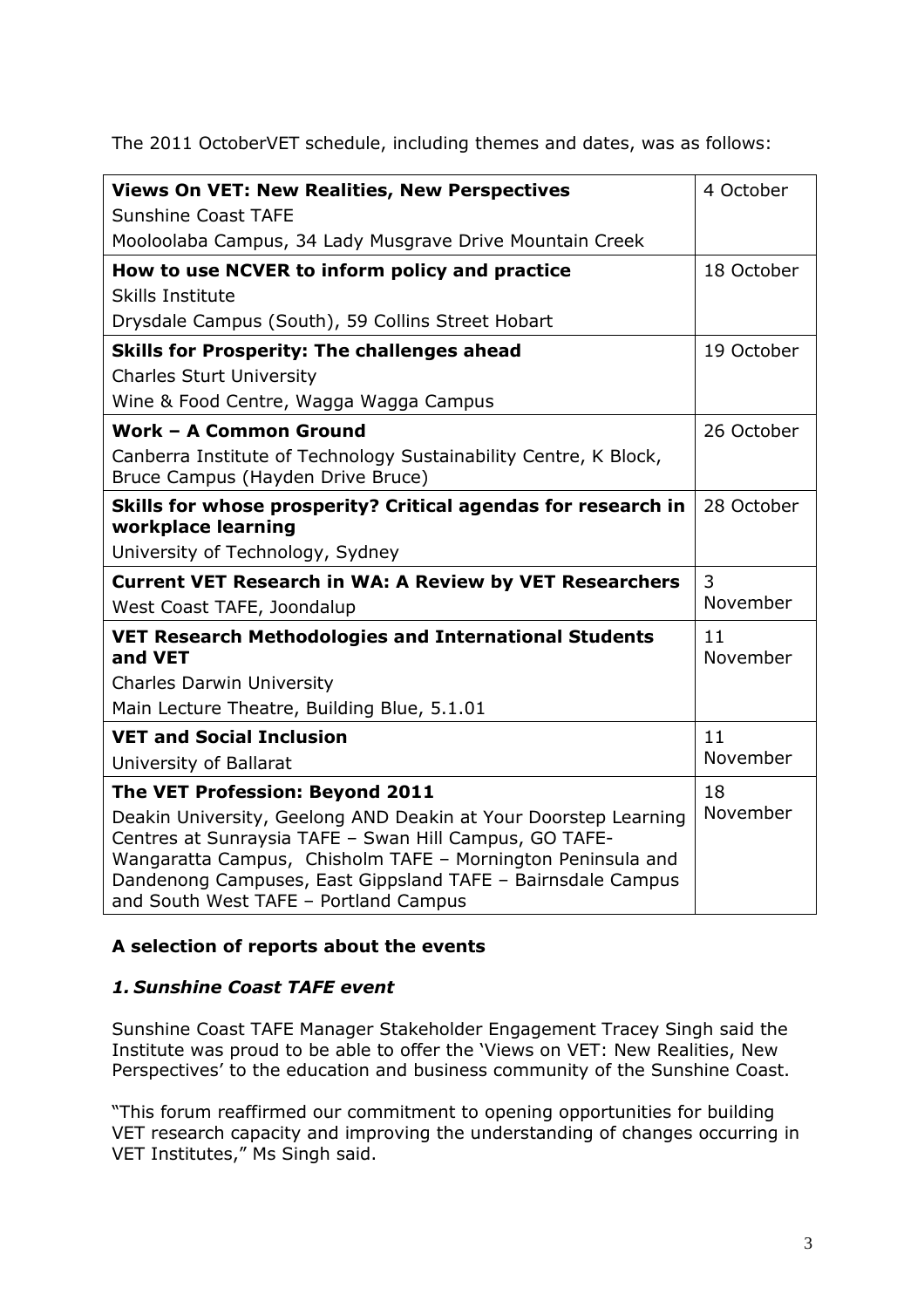Forum participants gained valuable insight into the research development occurring within the VET sector and also had the opportunity to learn from 2010 Fulbright Professional Scholarship in Vocational Education and Training recipient Mark Harris who was the keynote speaker.

The forum was well attended and participants posted very positive feedback through the online post event survey.

# *2. Tasmanian Skills Institute event*

The Tasmanian Skills Institute (TSI) was pleased to be able to host Tasmania's inaugural OctoberVET event which was held on the  $18<sup>th</sup>$  of October in Hobart at one of the TSI campus locations. Convenor Rod Mason who is TSI's Manager Learning and Development welcomed the 19 participants (which included staff from the TSI, Tasmanian Polytechnic and University of Tasmania) before introducing the presenter, Dr Josie Misko, a Senior Research Fellow at the National Centre for Vocational Education Research (NCVER) in Adelaide. Josie delivered three sessions. The first was 'Getting to know NCVER research and statistics'. Josie then provided an overview of some of her research findings – 'Doing an apprenticeship: What young people think'; and 'Combining formal, informal and non-formal learning'.

# *3. West Coast Institute of Training event*

Co-Convenor Llandis Barratt-Pugh reported that participants were able to learn about the issues for Chinese VET, the dilemmas of casual staff, and how to support trainees with disabilities. The research approach of auto-ethnography was explained, the methods of gaining research partners discussed, and key tips for completing a PhD delivered. Training research in the construction and mining industries was explored, while in contrast we were presented with piloted proposals for gaining feedback for the governance of performing arts training and performance.

Speakers included Llandis Barratt-Pugh (ECU), Natalie Jacques (Central), Zhang Yan (Tianjin University, China), Athol Barrett (ECU), Malcolm Riddock (ECU), Maggi Phillips (ECU), Aine Whelan (ECU), Sandra Cotton (Polytechnic West) and Priscilla Shorne (WCIT).

## *4. Charles Darwin University event*

Convenor Alicia Boyle reported that the Social Partnerships in Lifelong Learning Research Centre (SPiLL) and the Australian Vocational Education and Training Research Association (AVETRA) hosted a successful NT *OctoberVET*. Twenty participants attended in Darwin and six participants gathered via videoconference in Alice Springs.

There were a diverse range of presenters from across CDU and Dr Roslyn Cameron from the University of Central Queensland was a keynote presenter. The day commenced with three presentations on international students and global student mobility by Professor Peter Kell, Head of School of Education, Lorraine Sushames, Acting NT Manager Community Services, Health and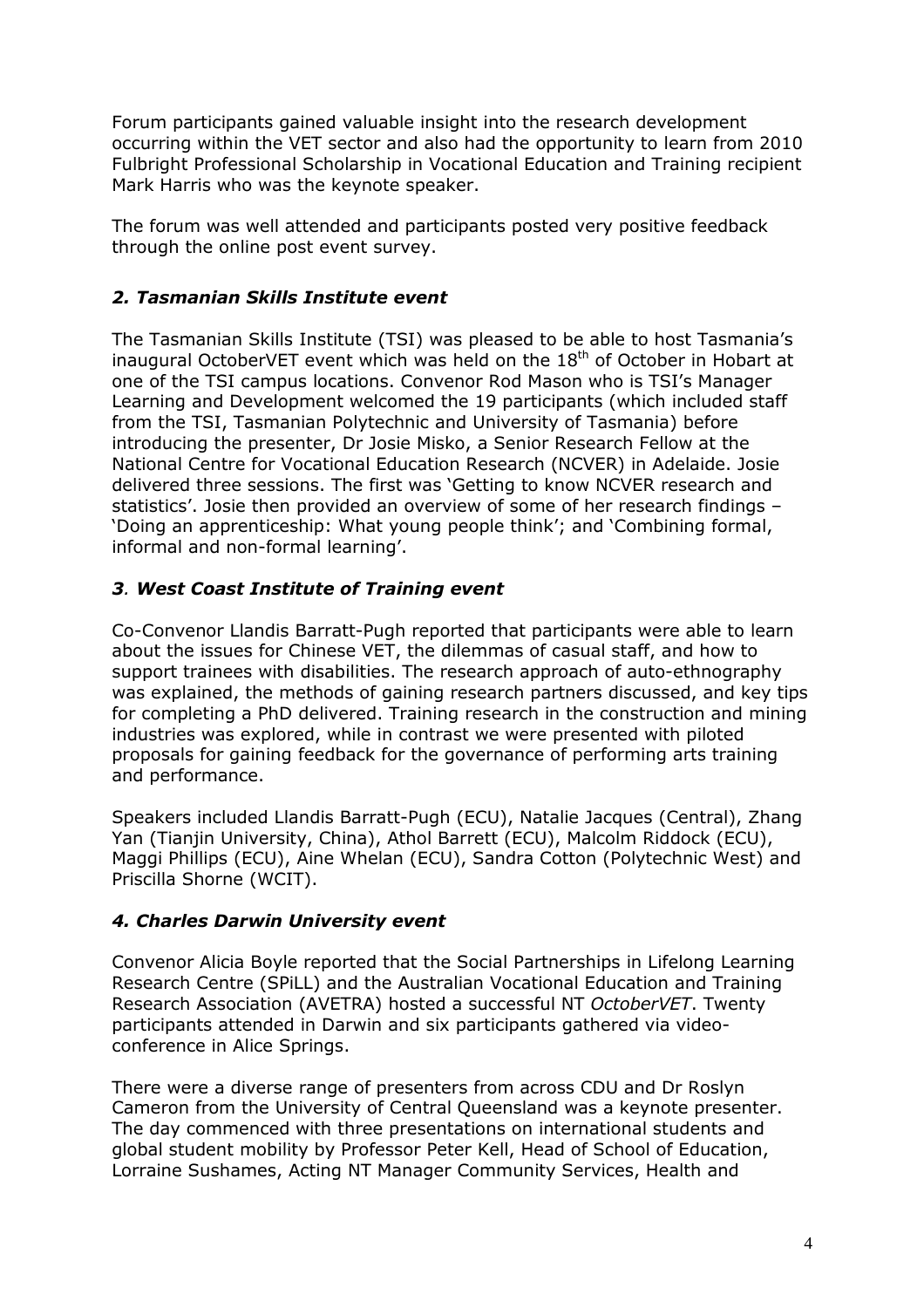Literacy Division, and Dr Marilyn Kell, School of Academic Language and Learning, all from CDU. The presentations discussed global student mobility in the Asia Pacific, training programs in Timor for soldiers and academic cultures and international students which emerged from contributions made by the presenters to an edited book entitled in the *Global Students Mobility Asia Pacific: Migration, Mobility, Security and the Wellbeing of International Students.*

# *5. University of Ballarat event*

This event was held at the historic University of Ballarat 'School of Mines' campus. Convenor Erica Smith reported that a number of UB staff attended, including TAFE teachers, HE teachers, the equity officer, and staff from the Aboriginal Education Unit, as well as people from external RTOs and organisations for young people. Erica said that the event obviously sparked a great deal of interest among attendees, and offered the following comments from the evaluations: "Excellent for international perspective", "Excellent local case studies" and "Totally unexpected in terms of research insight".

Speakers included Sue Webb (Monash University), Annette Foley (UB) and Erica Smith (UB).

# *6. Deakin University event*

This unique OctoberVET event employed a video conferencing network that connects Deakin University with a number of Victorian regional TAFE institutions under a program called 'Deakin at Your Doorstep'. The format of the event was a structured conversation, taking recent reports and initiatives in relation to the VET workforces as points of departure. Convenor Lauri Grace guided the discussion around issues raised in reports including: *The new deal: Workforce development for Service Industries VET Practitioners, The quality of teaching in VET,* the Productivity Commission's *Study of the VET Workforce,* IBSA's *Pathways for VET Educators* as well as the new TAE Training Package. According to Lauri, The conversation was wide ranging and addressed many questions and issues that arise in response to these reports.

*Steven Hodge, Deakin University*

## **Research and VET News**

### **A Fair Deal: Apprentices and their employers in NSW** - **Integrated research report, November 2011**

A NSW apprenticeships report was launched recently by the NSW Minister for Education. The report was commissioned in late 2010 by the NSW Board of Vocational Education and Training (BVET).

The BVET research is distinguished from most other research on apprentices in the following ways:

• The research used a market research approach to understand how employers and apprentices think and feel about apprenticeships from the ground up.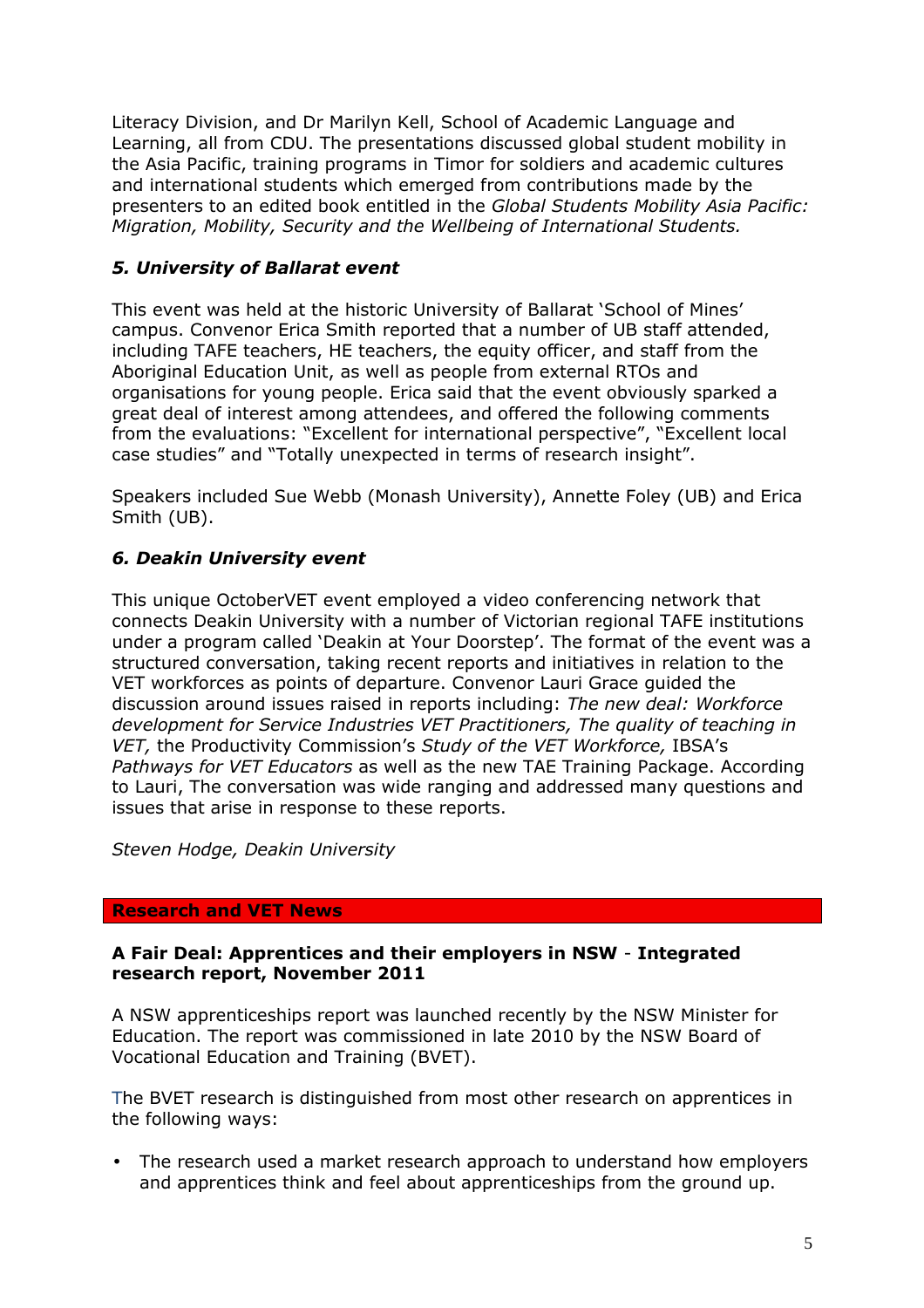The study involved detailed telephone interviews with 1200 apprentices and 500 employers throughout NSW, making it one of the largest such studies undertaken.

- The study identified the importance of a 'fair deal' in underpinning successful apprenticeships in both its qualitative and quantitative phases. The current generation of apprentices understand the 'deal' they are making in taking on an apprenticeship, which is a trade-off between low wages and the opportunity to learn real and valuable skills. Many apprentices are willing to trade short term costs for long term benefits. But the deal must be fair. The report outlines the key elements of a fair deal.
- The study also found that in exploring the apprentice and employer 'market', it was possible to classify employers and apprentices into segments which share key characteristics in common and which differ from other segments. Apprentices fell into four different groups, from the most keen and committed to those who are in the wrong place. Employers fell into three distinguishable groups, from those who do all the right things to those who struggle to work effectively with today's apprentices.

The report is guiding new initiatives in NSW to improve apprenticeship completions. The integrated research report can be found at www.bvet.nsw.gov.au.

*Dr Kathy Esson, Executive Officer and Senior Manager, BVET (NSW)* 

## **Canadian Apprenticeship Journal (CAJ) Seeking Articles for an International Issue**

The Canadian Apprenticeship Forum - Forum Canadien sur l'Apprentissage (CAF-FCA) is inviting international and national stakeholders to submit articles on apprenticeship to an issue of the Canadian Apprenticeship Journal. To see past issues of the Journal go to **http://www.caj-jca.ca/index.php/caj-jca.** 

Established in 2000, CAF-FCA is a non-profit, multi-partite organisation that plays a major role in apprenticeship and labour market research in Canada. It brings together key players in apprenticeship to influence pan-Canadian apprenticeship strategies and promote apprenticeship as an effective model for training and education. To learn more about the CAF-FCA go to our website at **www.caf-fca.org.** 

## **International Information-Sharing:**

In a global economy, information-sharing is increasingly important as economies become more integrated and labour markets become international in nature. In an effort to learn about different systems, approaches and programs, CAF-FCA will produce a special issue of the Journal. In this issue, it is anticipated that readers will gain insights into the realities of apprenticeship training in a number of geographic and economic contexts.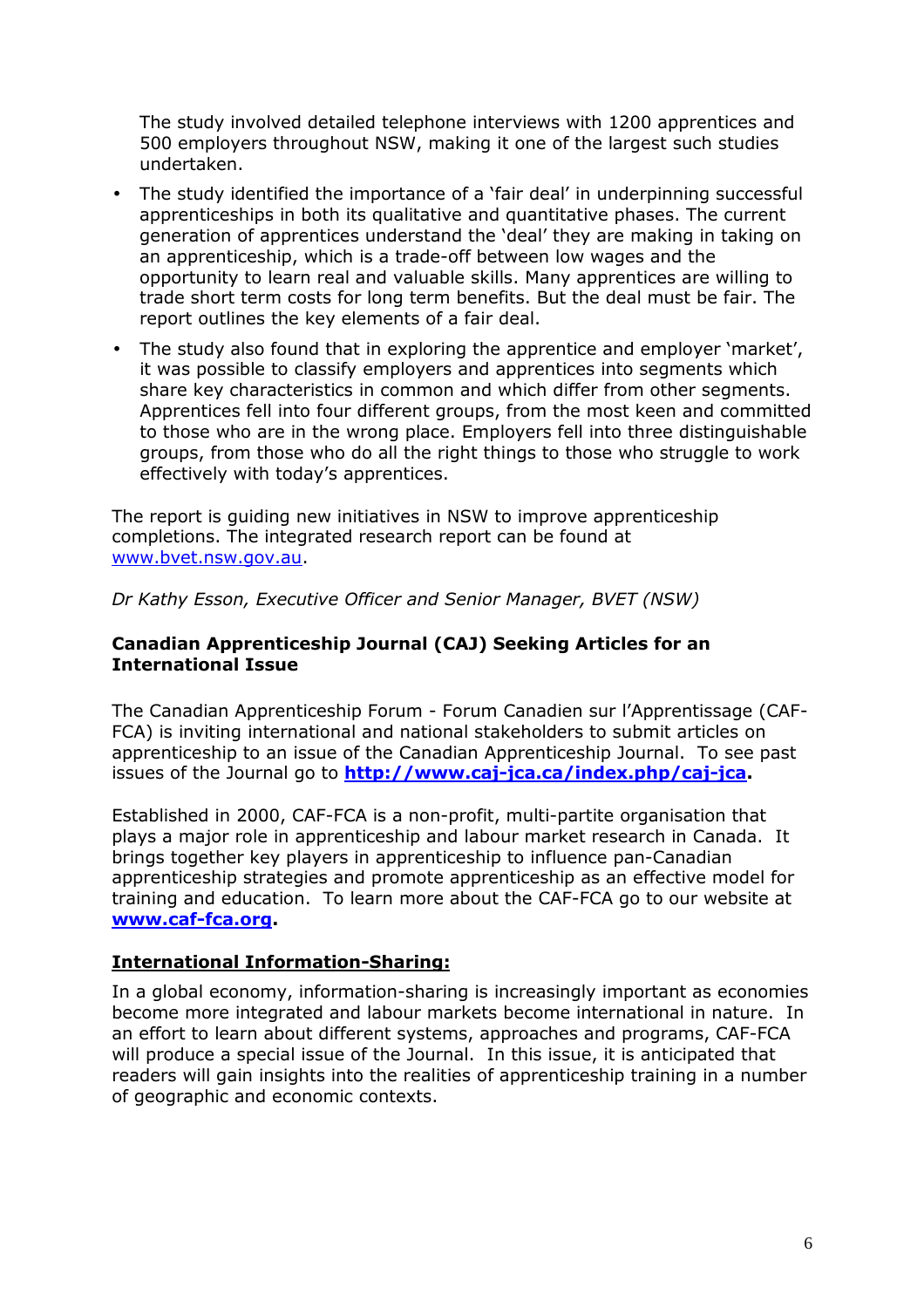While it is acknowledged that countries and sectors are unique and a 'one-size solution' is inappropriate, there is an interest among stakeholders in identifying common challenges, establishing a dialogue and sharing information about ongoing skills development initiatives. The issue will provide a unique knowledge-exchange opportunity for apprenticeship stakeholders.

## **Themes:**

Some themes of interest for this issue are:

- Strategies to address unemployment and skills shortages through apprenticeship training
- Barriers to apprenticeship training
- Effective international apprenticeship partnerships/programs
- An overview of specific apprenticeship systems
- The challenges in establishing an apprenticeship program.

CAF-FCA is particularly interested in articles from low- and middle-income countries (LMICs). Countries in the regions of Central America and the Caribbean, Africa, the Middle East and Asia are included in this definition. LMIC authors and/or Canadian organisations working with LMIC partners are welcome to submit articles in addition to other international stakeholders.

## **Outcomes:**

- Provide mutually-beneficial learning opportunities to inform and influence apprenticeship strategies
- Support evidence-based decision-making and apprenticeship policy development
- Enhance apprenticeship training systems around the world, creating access to a highly-skilled global workforce in the skilled trades

## *Deadline for Submissions: January 31st, 2012*

*Erica Smith, University of Ballarat* 

## **NCVER PhD top-up Scholarships closing soon!**

NCVER is offering several PhD top-up scholarships to candidates beginning their post-graduate degrees in 2012, valued at \$5000 per year for three years. The aim of these top-ups is to attract high quality students from disciplines such as economics and the social sciences to undertake research in fields relevant to NCVER's remit.

We invite applications from students who expect to obtain a primary scholarship, such as an Australian Postgraduate Award (APA) or equivalent, and whose PhD research aligns with the national research priorities for tertiary education and training.

## *Applications close on 20th December, 2011.*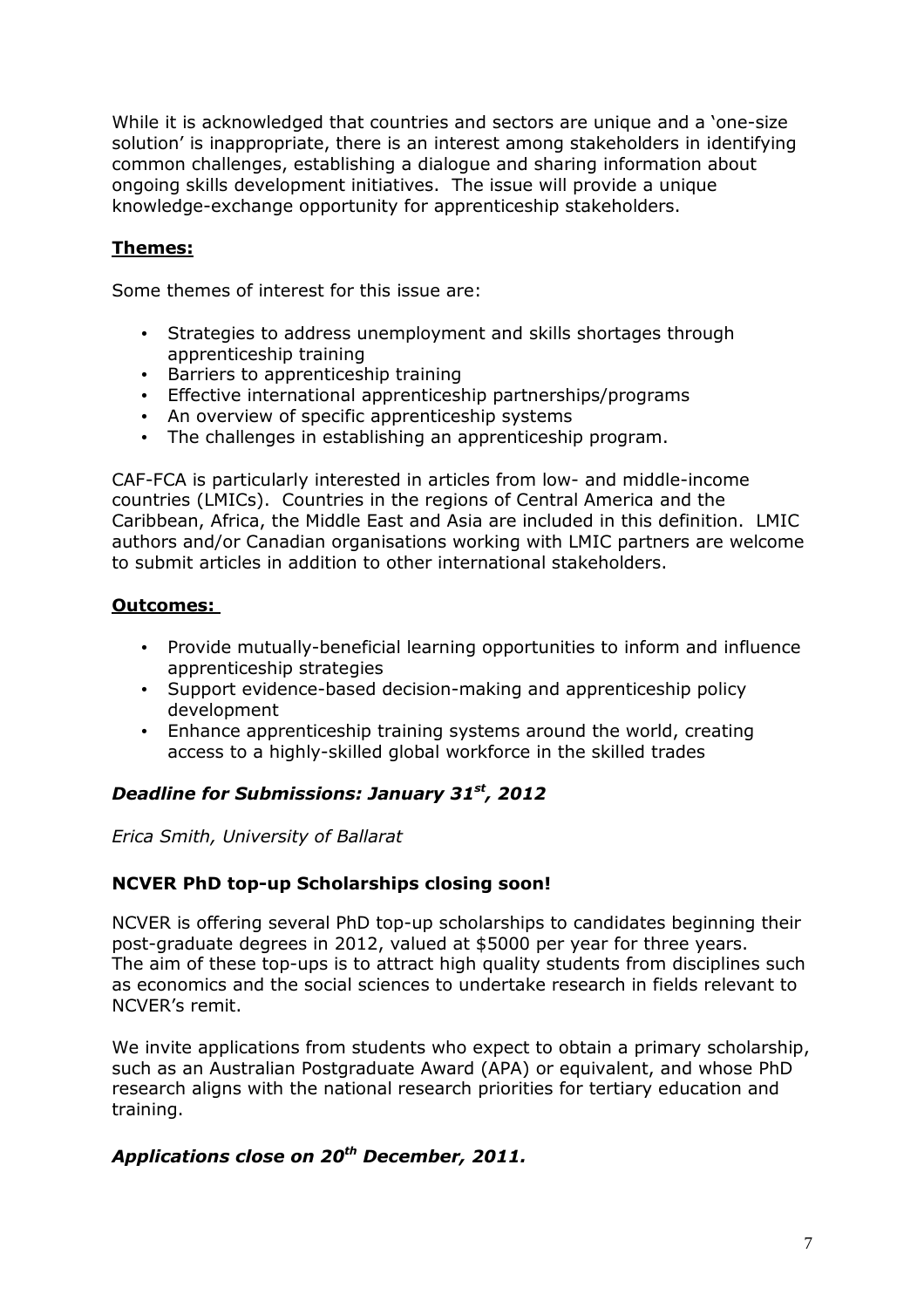For further information or to apply visit the NCVER website. Alternatively, you can contact Dr Tabatha Griffin, Senior Research Officer, NCVER on 08 8230 8431 if you have any questions.

## **A MINUTE WITH Steven Hodge**



Steven is an 'early career researcher' and lecturer in adult, vocational and applied learning at Deakin University. He started his working life as a secondary teacher before moving into the world of vocational education and training. On the way he worked in private and public training organisations in program design, training and management positions.

**I first got interested in VET research** after commencing a *Certificate IV in Assessment & Workplace Training* in 2002. I came to this qualification (ably run by the Onkaparinga Institute of TAFE in Adelaide's south) after formal study in psychology, education and philosophy. I was struck by powerful messages about the role of vocational

education in our society and the distinctive approaches to curriculum and pedagogy that were embedded in the program. The questioning inspired by my experience in the Certificate IV subtly connected with my enduring curiosity about the meaning of work and the way our identities are entwined with the expertise and relationships we develop in the workplace. I am convinced that VET and work are rich fields of inquiry and an exciting focus for the 'big questions' about life and the mind.

**Two people who inspired me most to conduct research** were Peter Willis, Senior Lecturer in Adult Education at the University of South Australia and Professor Roger Harris from the same institution. Peter and I discovered that we shared an interest in philosophy during a chance encounter in 2005, and he suggested that I might combine my interest in big questions with the focus of my work – I was an RTO manager at the time – through post-graduate research. I didn't pursue this suggestion at first but eventually identified questions related to my work that were robust enough to sustain the years of exploration involved in a research project. I met Roger soon after making the decision to commit to post graduate research. He kindly agreed to supervise my project, which thrilled me because I knew Roger was one of the 'founding fathers' of competencybased training in Australia. Over time I have been inspired by his commitment to research and deeply generous attitude toward new and developing researchers such as myself.

**The areas of VET research that interest me most** are occupational knowledge and the relationship of workers and learners to it. These areas of interest embrace the structure of vocational expertise, the way it is represented in VET curriculum, the ways workers and learners engage with it, and the way occupational knowledge and personal identity interact.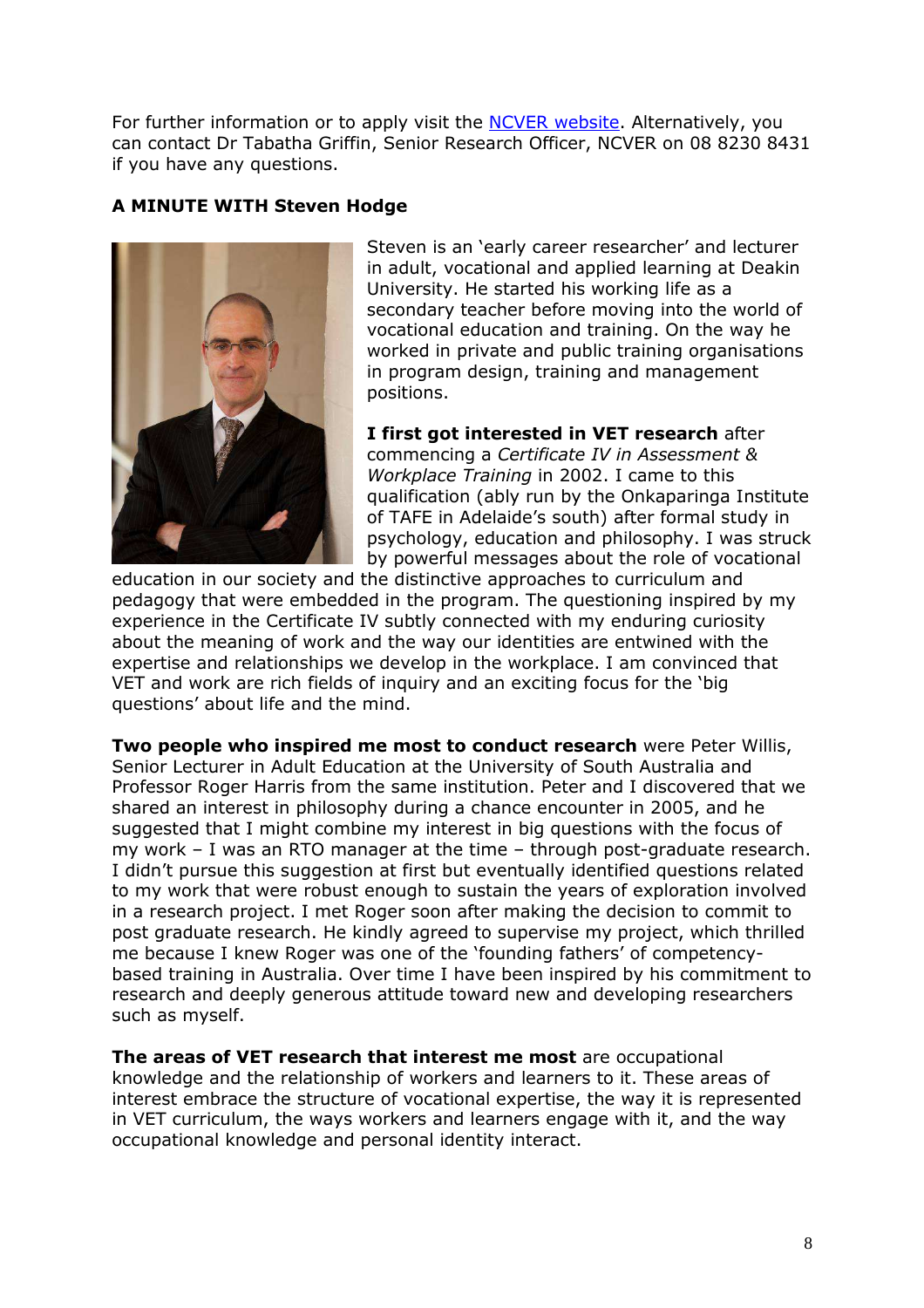**Research methodologies I use** are determined by the questions to be addressed by the research. When I was looking at deep personal change experienced by learners in VET, I used quantitative approaches to identify levels of personal change taking place in a sample of programs, but then used qualitative approaches (grounded theory and narrative methods) to explore the meanings of change within selected programs. I have been favouring qualitative approaches, but I think this is a reflection of the kinds of questions I have been asking.

**The most interesting piece of VET research I have conducted** to date remains my PhD project which looked at deep personal change in VET programs. What was interesting about that was learning that some students experienced fundamental shifts in the way they looked at work and how these shifts related to the mindsets possessed by expert practitioners in the vocational area the students were about to enter. It was very interesting to examine competent performance in terms of mindsets and worldviews, and to compare this understanding of competence with the way competence is articulated in competency standards.

**Currently I am working** with my colleague Lauri Grace on a small project that is applying the lens of workplace learning theory to the experiences of new graduate teachers. The practices of graduate teachers have not traditionally been considered as part of the scope of VET research, but any pre-service teacher course is a form of vocational education, and any school is a workplace, so we feel that we are conducting VET research. The project promises to throw light both on workplace learning and the question of how new teachers apply their learning to practice.

*Each edition of AVETRA News will feature a special interview with a VET researcher. If you are interested in being featured or you know someone who might – please get in touch with either Sarojni Choy or Phil Loveder.* 

#### **Conferences and other Events**

### **National Apprenticeship Service England's Third Apprenticeships Seminar - Excellence in Apprenticeships: an International Perspective' 8 February, 2012, London, England**

The 'Excellence in Apprenticeships' day is an opportunity to learn from other countries' experience, regardless as to whether they have a long history in Apprenticeships or are just starting to develop and implement their programs. Special speakers at this seminar will be Dr Ursula Scharnhorst, SFIVET, Dr Phillipp Grollmann, University of Bremen and Richard Marsh, National Apprenticeship Service. Enquiries to: ingrid.fischer@apprenticeships.gov.uk

#### **Reinvigorating a Quality Apprenticeship and Traineeship System – Boosting attraction through improved pathways, design and delivery, 28-29 February, 2011, Novotel on Collins Hotel, Melbourne**

However, in responding to the immediate pressures of the economy and preparing for longer term opportunities, the sector is faced with significant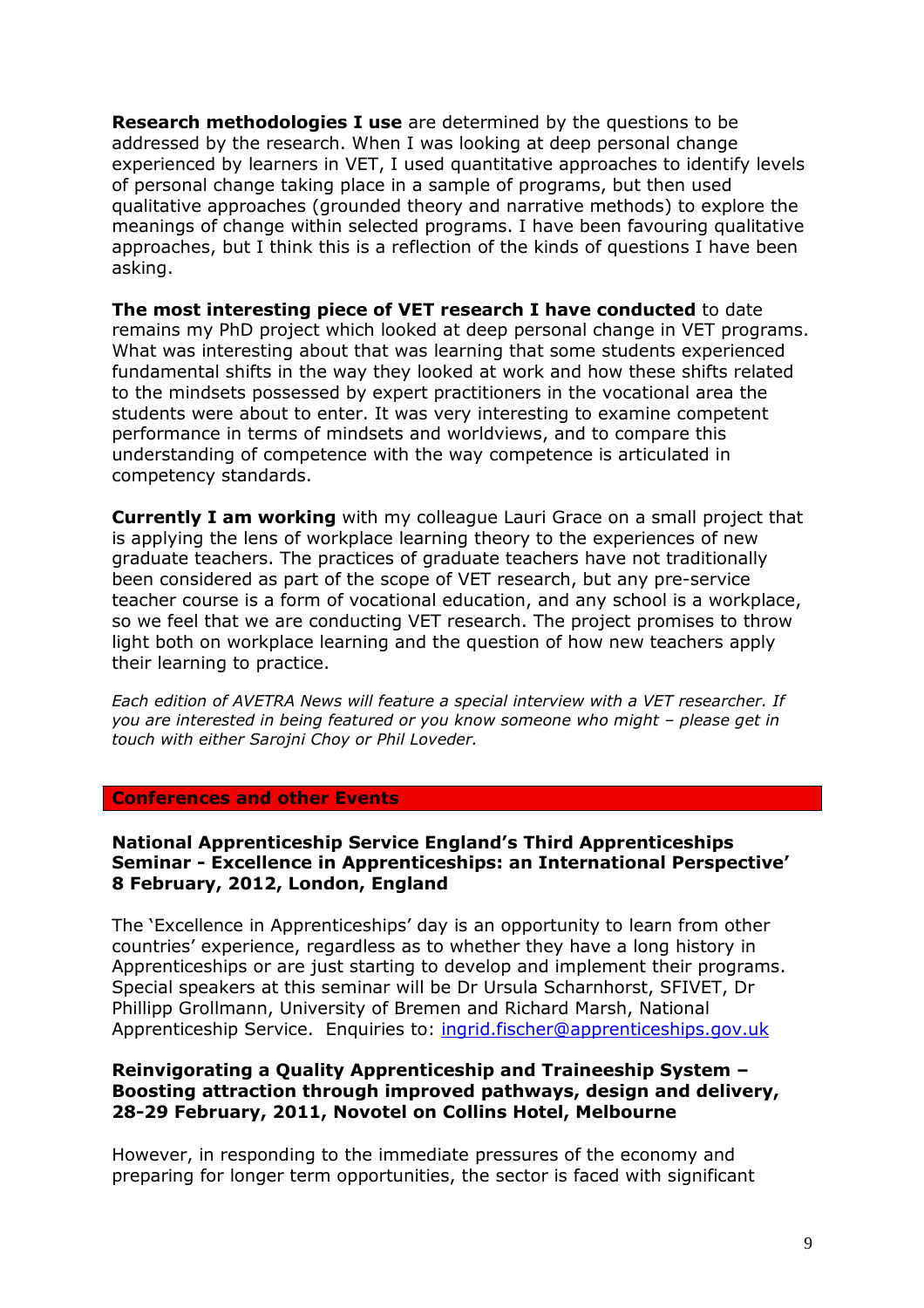challenge. Practitioners are currently tasked with improving the effectiveness of pathways, progression models and methods of delivery. Such factors have a marked impact on attraction and retention rates.

In the context of the federal government's response to A Shared Responsibility – Apprenticeships for the 21st Century, this conference will provide insight on the future direction of sector reform.

This conference will address:

- How to strengthen school linkages and other pathways
- Methods for accurately measuring practical demonstration of skills via effective assessment models
- Building a quality accreditation system by overcoming system fragmentation
- Strategies for designing flexible and robust course structure.

### **15th Annual AVETRA Conference** *'The value and voice of VET research – for individuals, industry community and the nation'*  **Rydges Hotel, Capital Hill, Canberra, 12-13 April, 2012**



The conference in 2012 will be held in Canberra around the themes of:

- Economic and industry impacts of VET research
- Social and community impacts of VET research
- VET research and its relationship to policy formulation
- Impact of VET research on learners
- The place and role of new researchers
- The 'voice' of VET research Whose and who listens?
- Comparative and historical perspectives in VET research

Abstract submissions close  $19<sup>th</sup>$  December, 2012. More information is available at http://www.avetra.org.au/annual-conference.

### **3 rd World UNESCO Congress on Technical and Vocational Education and Training (TVET) in 14-16 May, 2012 in Shanghai, PRC**

China is planning the third World Congress on TVET for April, 2012. The previous congresses were in Melbourne, Australia and Seoul, Korea. More details available at: http://www.unevoc.unesco.org/archev.php?type=Events

### **The Canadian Association for the Study of Adult Education (CASAE) 31st Annual conference, Wilfred Laurier University/University of Waterloo, Ontario, Canada 28 -30 May, 2012**

A Call for Papers for the 2012 CASAE Conference, to be held in conjunction with CSSE and CSSHE at the Universities of Wilfred Laurier and Waterloo in Waterloo, Ontario, Canada, has been called. More information at: www.casae-aceea.ca/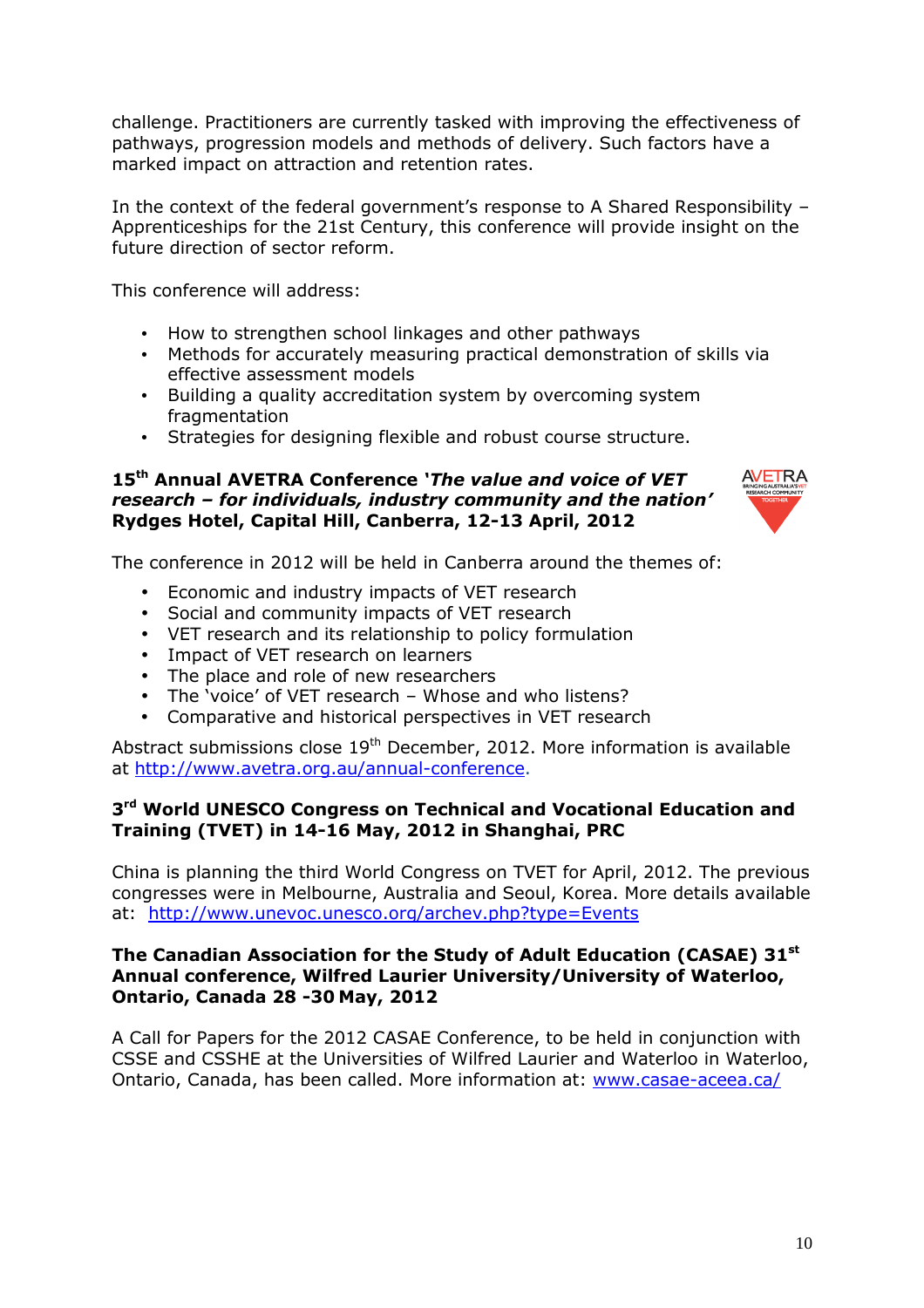## **2012 RC33 Eighth International Conference on Social Science Methodology, 9-13 July, 2012**

The RC33 Eighth International Social Science Methodology will be held in Sydney, Australia. The dates for the conference are 9 - 13 July, 2012. Details at http://www.acspri.org.au/conference2012





### **Adelaide, 11-13 July, 2012 Call for papers**

Co-hosted in 2012 with TAFE SA, the  $21<sup>st</sup>$  staging of NCVER's popular annual conference will be an opportunity to celebrate, collaborate and connect; and as it's their big anniversary, they plan to add some 'frills'.

Eminent international and national keynote speakers include Dr David Finegold, Senior Vice President for Lifelong Learning and Strategic Growth Initiatives at Rutgers, the State University of New Jersey.

The conference program will be staged at TAFE SA's Adelaide City Campus and Adelaide College of the Arts on Light Square in the heart of the Adelaide CBD. Special conference events will be held at other locations around Adelaide. Stay tuned for further details.

A call for papers is now open, with practitioners and researchers, especially early career VET researchers or those new to the VET sector, invited to share their research and knowledge in a range of ways. As well as standard presentations and the pre-conference professional development workshops, this will include a new stream for refereed papers, where successful applicants will submit a paper for peer-review and have it considered for publishing in a book of conference proceedings. Abstracts are due  $10<sup>th</sup>$  February, 2012 so don't delay as session places are limited!

Further details at: www.nofrills.ncver.edu.au

#### **Recent Publications**

**Australian employers' adoption of traineeships by Erica Smith, Paul Comyn, Ros Brennan Kemmis, and Andy Smith. Journal of vocational education and training. Vol. 63, No. 3, 2011, pp. 363-375.**

Traineeships are apprenticeship-like training arrangements that were initiated in Australia in 1985. They were designed to introduce apprenticeship training to a broader range of industries, occupations and individuals; they are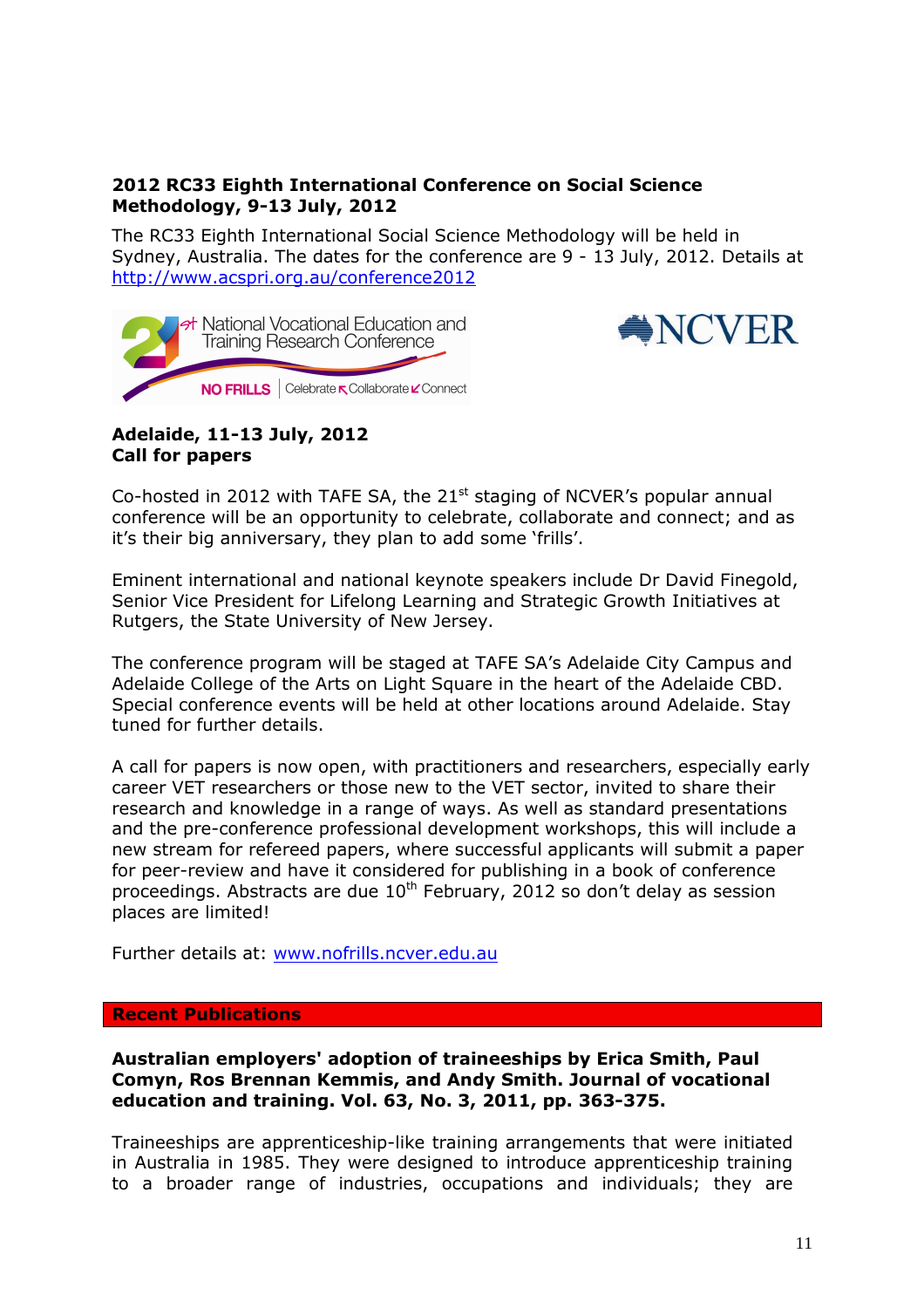available in occupations outside the traditional trades and crafts. Many companies use them on a large scale, some recruiting their entire shop floor workforce as trainees. This article uses findings from a national project on traineeships in six industry areas to examine the ways in which employers adopt them and the factors which affect their take-up across industries and enterprises.

### **Vocational education: purposes, traditions and prospects by Stephen Billett. Dordrecht, Netherlands: Springer, 2011. xv, 266 p.**

In this book, the author discusses what constitutes vocational education as well as its key purposes, objects, formation and practices. It details the scope and diversity of the sector, its key objectives (i.e. vocations and occupations), its formation and development as an education sector, and the scope of its purposes and considerations in the curriculum. The chapters are as follows: Vocational education: a field and sector of education; Positioning vocational education; Vocations; Occupations; Development of vocational education systems and fields; Purposes of vocational education; Curriculum and vocational education; The provision of vocational education; and Vocational education in prospect.

*We are always keen to highlight research being done by our members. If you would like to have a piece of research featured – please get in touch with either Sarojni Choy or Phil Loveder.* 

#### **About AVETRA**

AVETRA is the peak professional association for VET researchers. Its ability to be a sustainable and viable association depends on its membership. Members are urged to continue their membership and to encourage their colleagues to join AVETRA. AVETRA services include:

- An annual VET international research conference
- Two editions of *International Journal of Training Research per annum*
- The quarterly AVETRA e-newsletter with the latest news in the VET sector as well as VET research.
- The new *Research Today* publication twice a year.
- OctoberVET workshops organised by AVETRA members in centres as widely spread as Perth, Darwin, Townsville, Brisbane, Sydney, Melbourne and Adelaide.
- The AVETRA website with VET research links and information
- Awards for VET researchers including the joint award with TAFE Directors Australia, the Berwyn Clayton Award, The Ray Barker Award, and the AVETRA Best paper Award.

HELP AVETRA help VET research and join now if you are not a member. Full **\$160** (GST inclusive) and Student memberships **\$80.00** including GST are available.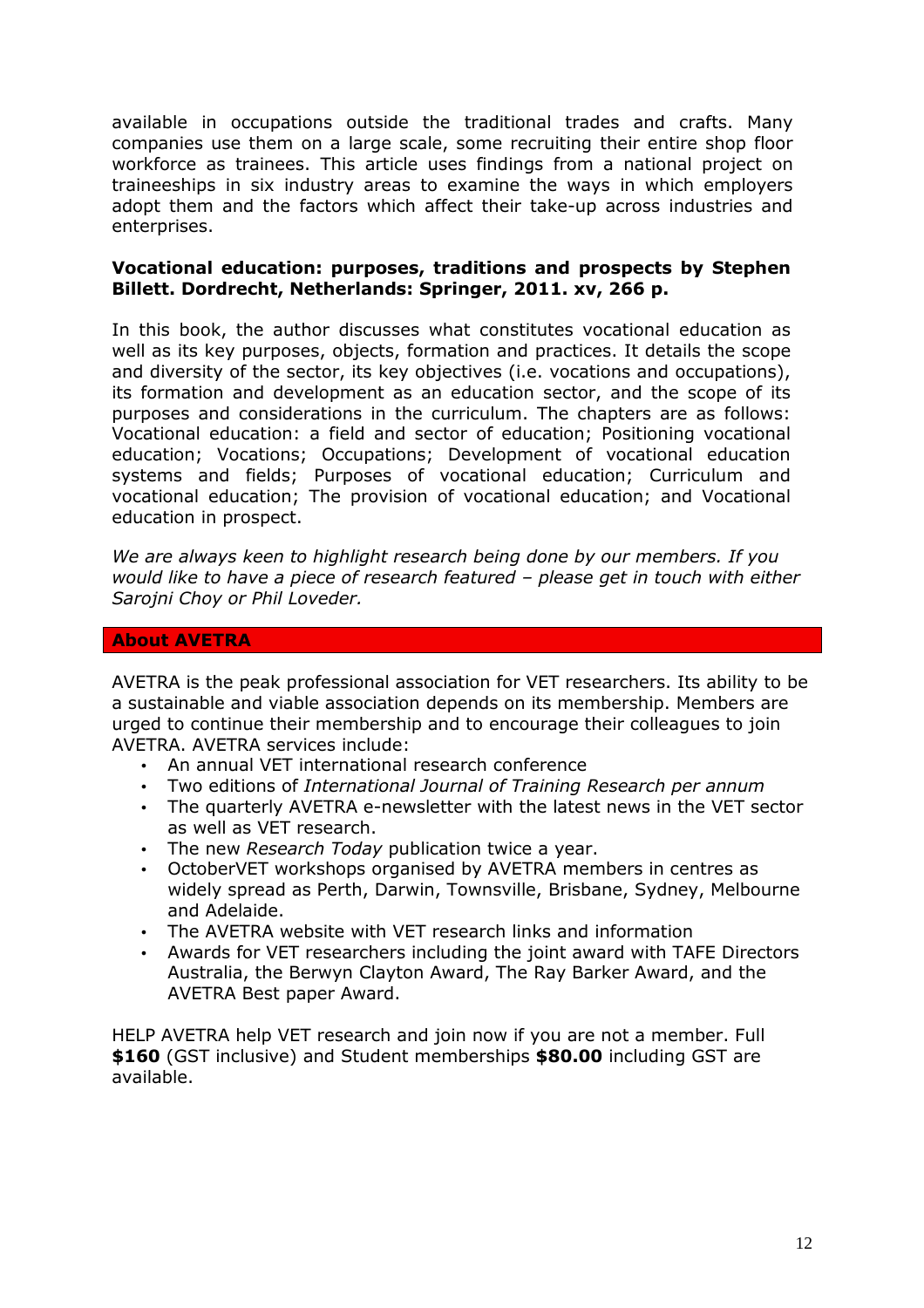# **AVETRA Executive team contacts**

| <b>President: Dr Llandis Barratt-Pugh</b> | <b>Immediate Past President: Professor</b> |
|-------------------------------------------|--------------------------------------------|
| <b>Edith Cowan University</b>             | <b>Erica Smith</b>                         |
| Pearson Street                            | University of Ballarat                     |
| CHURCHLANDS WA 6018                       | Mt Helen Campus                            |
| Ph: 0415 233 023                          | PO Box 663                                 |
| l.barratt pugh@ecu.edu.au                 | <b>BALLARAT VIC 3353</b>                   |
|                                           | Ph: +61 3 5327 9665                        |
|                                           | e.smith@ballarat.edu.au                    |
| <b>Vice President: Dr Ruth Wallace</b>    | <b>Treasurer: Mr Kevin Heys</b>            |
| Faculty Of Education Health & Science     | TAFE NSW - South Western Sydney            |
| <b>Charles Darwin University</b>          | Institute                                  |
| Ellengowan Drive                          | Cnr Hoxton Park & Banks Roads              |
| DARWIN NT 0909                            | MILLER NSW 2168                            |
| Ph: +61 8 8946 6390                       | Ph: +61 2 9825 7322                        |
| ruth.wallace@cdu.edu.au                   | kevin.heys@tafensw.edu.au                  |
| <b>Secretary: Dr Michele Simons</b>       | <b>Professor Stephen Crump</b>             |
| University of South Australia             | University of Newcastle                    |
| Mawson Lakes Boulevard                    | <b>Central Coast Campuses</b>              |
| <b>MAWSON LAKES SA 5095</b>               | Ourimbah Campus                            |
| Ph: +61 8 8302 6427                       | Ph: +61 2 43 484007                        |
| michele.simons@unisa.edu.au               | stephen.crump@newcastle.edu.au             |
| <b>Dr Alicia Boyle</b>                    | <b>Dr Annette Foley (Membership</b>        |
| Social Partnerships in Learning Research  | Secretary)                                 |
| Consortium                                | University of Ballarat                     |
| School of Education                       | Mt Helen Campus                            |
| <b>Charles Darwin University</b>          | PO Box 663                                 |
| DARWIN NT 0909                            | <b>BALLARAT VIC 3353</b>                   |
| Australia                                 | Ph: +61 3 5327 9764                        |
| Ph: +61 8 8946 7267                       | a.foley@ballarat.edu.au                    |
| alicia.boyle@cdu.edu.au                   |                                            |
| <b>Ms Berwyn Clayton</b>                  | <b>Assoc Professor Roslin Brennan-</b>     |
| Victoria University                       | <b>Kemmis (Research Today)</b>             |
| PO Box 14428                              | <b>Charles Sturt University</b>            |
| MELBOURNE Victoria 8001                   | Locked Bag 588                             |
| Australia                                 | Boorooma Street                            |
| Phone: +61 3 9919 7158                    | WAGGA WAGGA NSW 2678                       |
| berwyn.clayton@vu.edu.au                  | Ph: +61 2 6933 2441                        |
|                                           | rbrennan@csu.edu.au                        |
| Dr Sarojni Choy (Newsletter Co-           | Mr Phil Loveder (Newsletter Co-            |
| Editor)                                   | Editor)                                    |
| School of Education and Professional      | <b>NCVER</b>                               |
| <b>Studies</b>                            | PO Box 8288                                |
| <b>Griffith University</b>                | Station Arcade SA 5000                     |
| Mt Gravatt Campus                         | Ph: +61 8 8280 8665                        |
| 176 Messines Ridge Road                   | phil.loveder@ncver.edu.au                  |
| MT GRAVATT QLD 4122                       |                                            |
| Ph: +61 7 3735 1108                       |                                            |
| s.choy@griffith.edu.au                    |                                            |
|                                           |                                            |